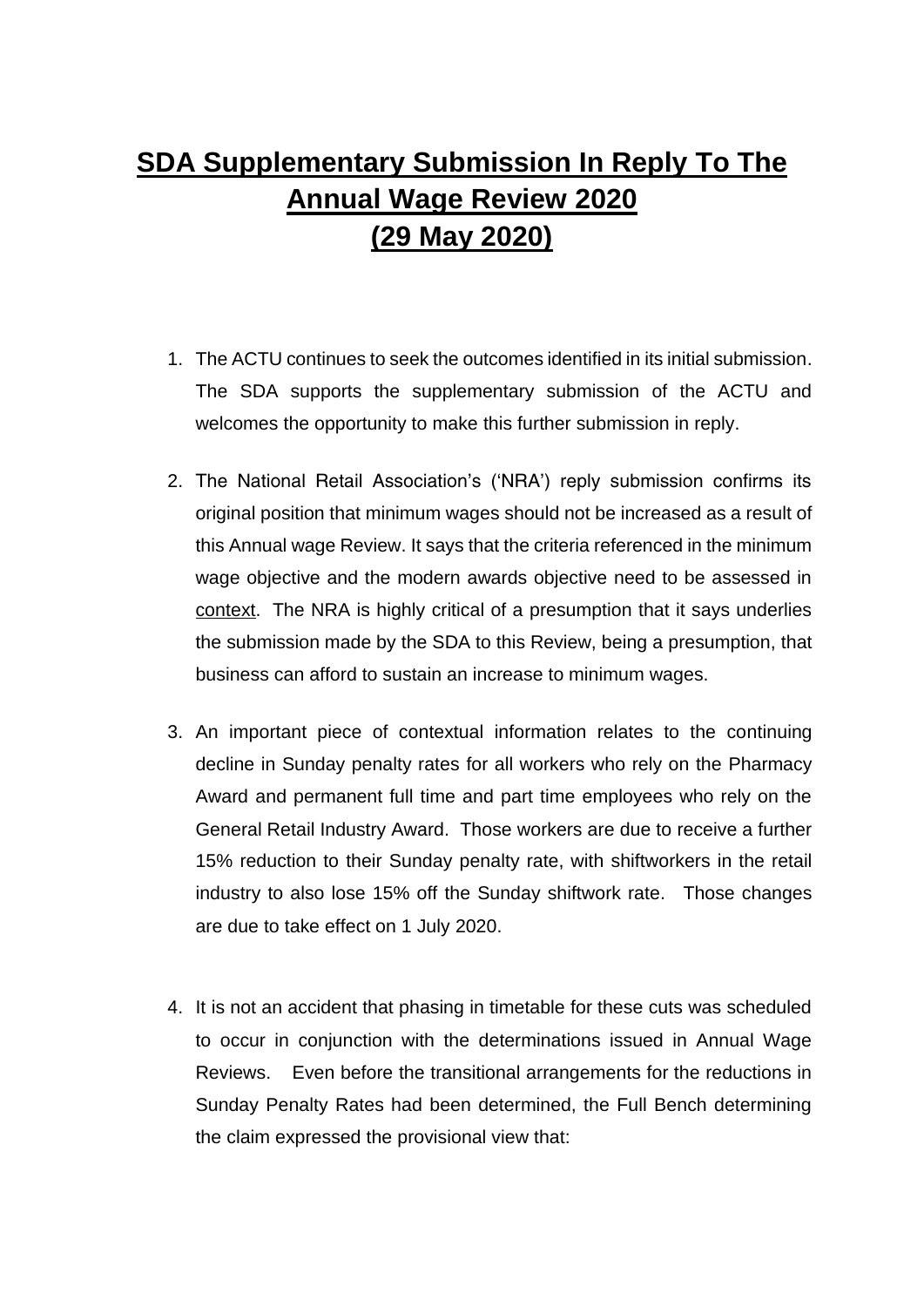"The reductions in Sunday penalty rates should take place in a series of annual adjustments on 1 July each year (commencing 1 July 2017) to coincide with any increases in modern award minimum wages arising from Annual Wage Review decisions"<sup>[1]</sup>

5. When issuing its separate decision on the transitional arrangements that would accompany the reduced Sunday Penalty Rates, the Full Bench was faced with a submission that there were no transitional arrangements which could prevent a significant disadvantage the employees affected by the reduction in those rates. The Full Bench dealt with that submission by observing as follows:

> "We accept that while the transitional arrangements determined in this decision will ameliorate the adverse impact of our decision upon the employees affected, it will not remove that impact and the implementation of the variations we propose (albeit over an extended time period) are still likely to reduce the earnings of the employees affected. The phased reductions in Sunday penalty rates that we intend to make will be implemented at the same time as the implementation of any increases arising from the Annual Wage Review decision. This will usually mean that the affected employees will receive an increase in their base hourly rate of pay at the same time as they are affected by a reduction in Sunday penalty rates. As such, the take home pay of the employees concerned may not reduce to the same extent as it otherwise would – but it is also important to acknowledge that they will receive a reduction in the earnings they would have received but for the implementation of the *Penalty Rates decision*. Accordingly, any Annual Wage Review increase cannot be said to ameliorate the impact of our decision. It is the phased implementation of the Sunday penalty rate cuts which provides a degree of amelioration."<sup>[2]</sup>

6. This reasoning discloses an assumption by the Full Bench that the "usual" circumstance arising from an annual wage review would be an increase, which would have the effect of making the reduction in take home pay for working on a Sunday less than at otherwise would be. In our submission, this contextual factor should be taken into account in determining the outcome of the present Review. If the Panel is minded to agree with the

-

<sup>[1] [2017]</sup> FWCFB 1001 at [2021](iii)

<sup>[2]</sup> [2017] FWCFB 3001 at [43]